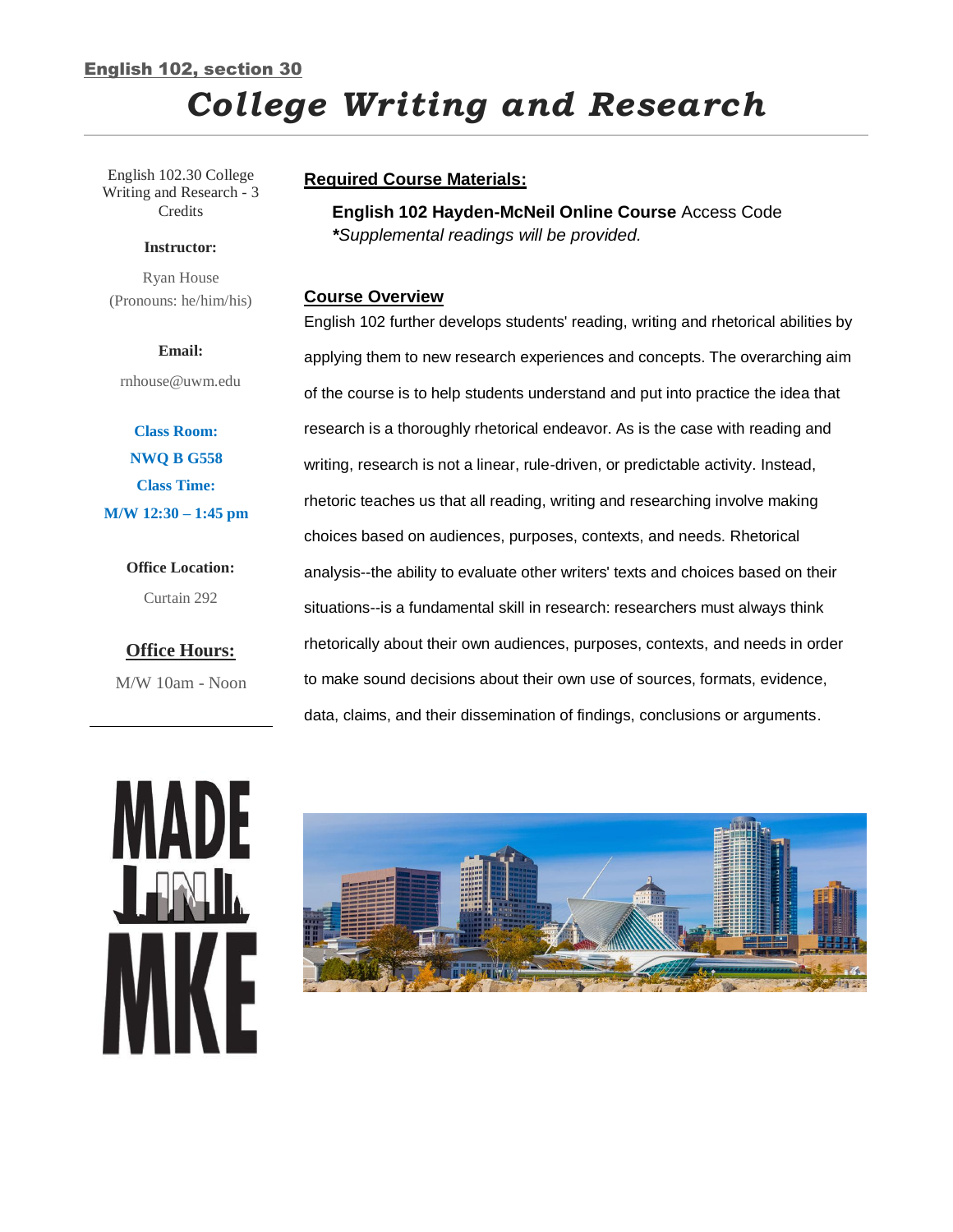# **Course Goals:**

## *Foundation for Research: Rhetorical Knowledge*

English 102 will offer you multiple and varied opportunities to:

• Deepen your awareness of the ways that audience, purpose, context and other rhetorical and situational factors shape the creation, distribution, circulation and consumption of information.

• Understand and apply the concept that 'authority is constructed and contextual' based on who produces the information (why and for whom?), and who uses it (for what end?).

• Understand and apply the concept that all information sources entail varying capabilities and constraints.

## *Core Skills for Research: Critical Reading & Writing*

English 102 will offer you multiple and varied opportunities to:

• Learn and practice purposeful, reading-for-research skills.

• Learn and practice how to read in order to assess the fit between an information source and a particular information need.

• Begin to develop your own authoritative voice in a particular area and recognize the responsibilities this entails, including seeking accuracy and reliability, respecting intellectual property, and creating useful information for the common good.

• Synthesize information from multiple sources and organize information in meaningful ways.

• Develop in your own creation process an understanding that their research and design choices will impact the way their information can be used by others.

## *Practices & Dispositions for Effective Research*

English 102 will offer you multiple and varied opportunities to:

• Learn, practice, apply, and reflect upon several new research tools, strategies, and heuristics, using both divergent and convergent thinking.

• Seek out help from multiple places and perspectives when gathering, assessing and assembling information (including librarians, peers, course instructor, writing tutors, and other researchers).

• Begin to understand how information systems (collections of recorded information) are organized in order to access relevant information more easily.

• Understand and apply the concept that 'information has value' through ethical attribution and use of others' ideas as acknowledgement of the labor and expertise that goes into creating research.

• Understand that most research extends beyond the academic world to the community at large - information creation may focus on personal or societal needs.

- Take risks, experiment, and try new things.
- Persist in the face of challenges and learn from failure.
- Resist the lure of easy answers, quick fixes, and simplistic solutions.

• Recognize, honor, and leverage the unique access to information that college provides.

• See oneself as a rhetor, researcher and contributor to the 'information marketplace'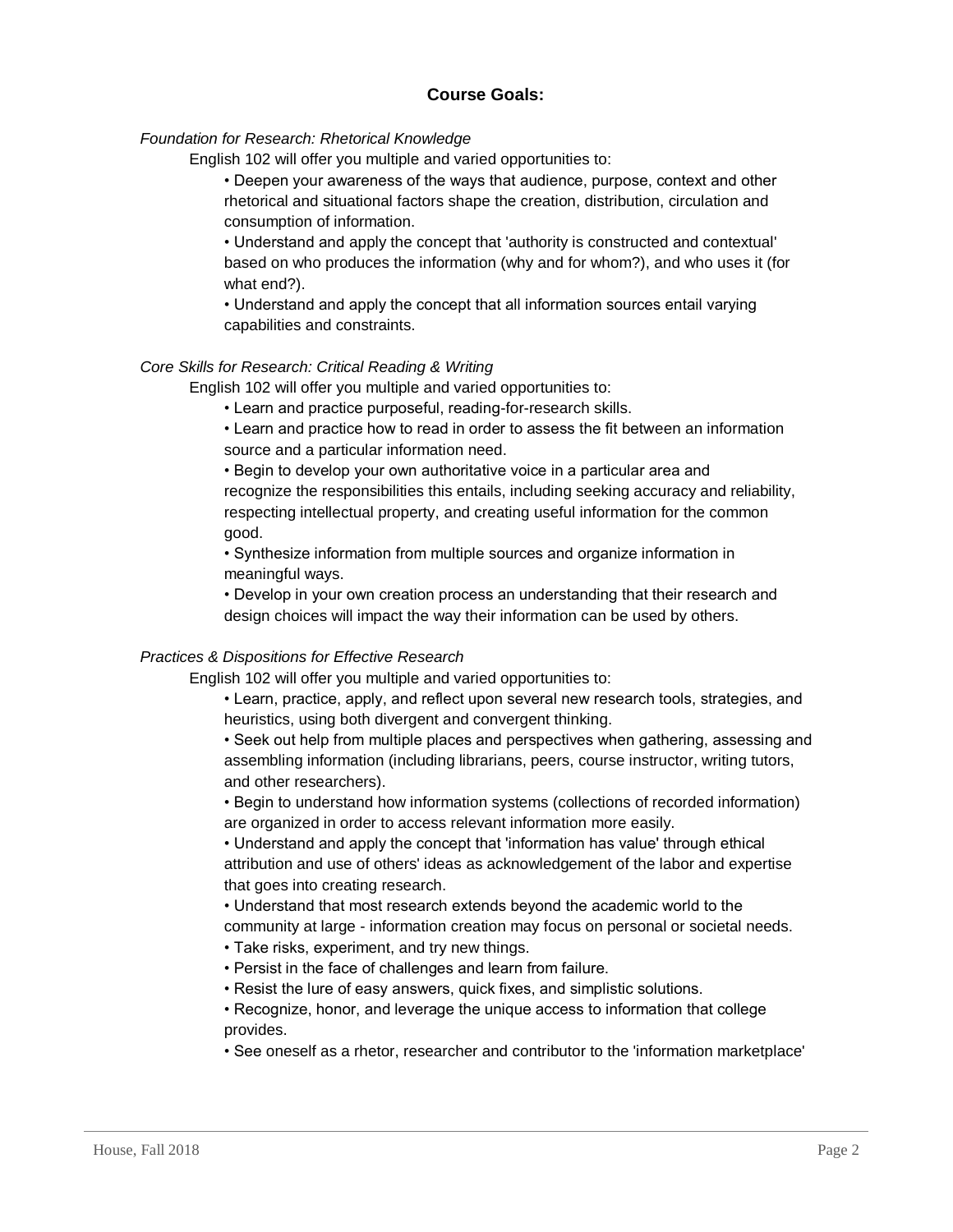The course is divided into four segments:

- **1. Thinking Rhetorically about Research**
- **2. Trusting the Top Ten (#disrupting)**
- **3. Ethos in Action**
- **4. Connecting Research to the Community**

## **Major Writing Assignments, which align with each of the above segments:**

- **Comparative Rhetorical Analysis**, in which you will analyze the rhetorical choices made in two different texts addressing a similar topic—Milwaukee's relationship to Lake Michigan.
- **Research Process Thought Map**, in which you will study your own search habits, and reflect on and analyze your process of finding information.
- **Collaborative Mini-Genre Project**, in which you will work with other students to create different but related source types (or genres) and analyze/reflect upon how authority is constructed among them.
- **Research Project,** in which you will draw on scholarly genres to produce a usable information product for a public audience.

#### **Feedback and Revision:**

For each of these assignments, you will receive a grade and feedback from me within 10 days from the submission date. After receiving feedback, you have the *option* to revise the project for an improved grade. The deadline for submission for this revision is 7 days (1 week) from the day feedback is returned to you. This step is optional and not required for completion of the course. No late revisions will be accepted.

## **Submission of files:**

# *All files must be MS Word documents (.DOC or .DOCX)! No other file types will be accepted.*

## **Participation:**

#### **In-Class Activities:**

In addition to reading responses and/or class discussion, I may ask you to complete a combination of writing activities: quizzes, group work, timed writing, rhetorical exercises, etc. These writing activities will allow you to try out rhetorical strategies and reflect on course content, and they are imperative to meeting the course goals. **Failure to participate can negatively impact your grade. These assignments cannot be madeup.**

#### **Research Journals:**

A research journal is a great place to write your thoughts about the primary and secondary source materials you are reading. It is a record of your questions about the materials and your tentative answers to those questions. Think of the journal as a roadmap of your intellectual journey through the sources.

During this course, you will be responsible for keeping a research journal. This can take any form you're comfortable with, but some options are OneNote, Ever Note, a Word document, or a simple notebook and pencil, but it should be something you can (and do) bring to class every day.

This journal will *not* be graded, but we will refer to it during conferences and some class meetings.

#### **Peer Review:**

For each of the formal writing assignments, you will be required to participate in peer review. Engagement with the writings of other students is a vital part of the learning process as it allows you to recognize in others' writing what may or may not work in your own. These peer review exercises will be graded and included in your participation grade for the course. **Peer Review cannot be made-up without prior arrangement.**